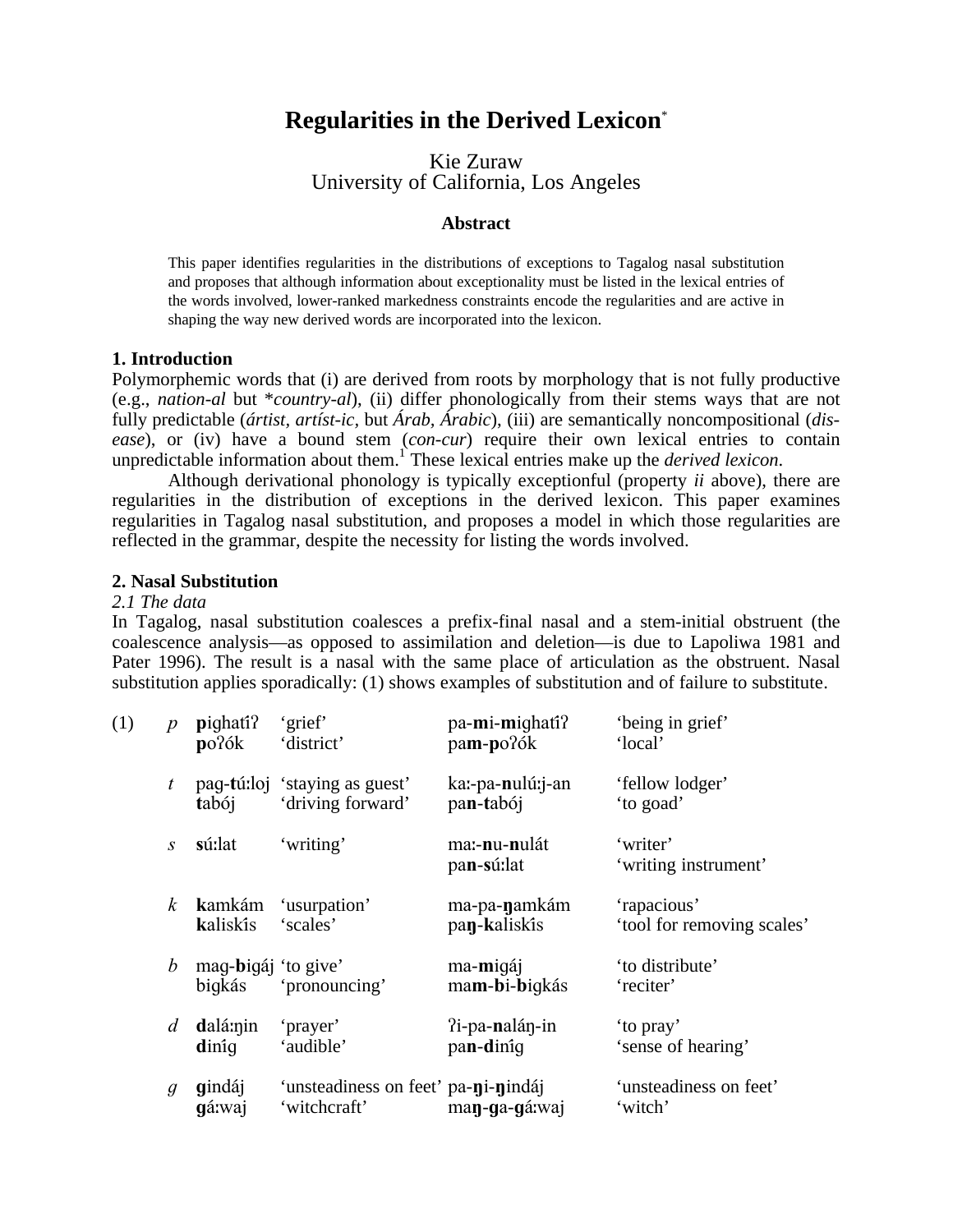Although the application of nasal substitution is sporadic and unpredictable, there are some regularities in its distribution.<sup>2</sup> Different morphological constructions have different overall rates of substitution, but within each construction, stems with a voiceless initial consonant are much more likely to substitute than stems with a voiced initial consonant, and stems with a fronter place of articulation are more likely to substitute than stems with a backer place of articulation. The chart in (2) illustrates the distribution of nasal substitution in just two common constructions, noun-forming *pay*- and professional-noun-forming  $map + R_{CV}$  ( $R_{CV}$  = CV reduplication). For example, of the 37 *p*-initial stems that take the noun-forming *pay*construction, 73% substitute, but of the 45 *b*-initial stems, only 24% substitute (the voicing effect), and of the 19 *k*-initial stems, 37% substitute (the frontness effect).<sup>3</sup>

(2)



Nasal-substituted words must be listed, because (i) despite the lexical trends described above, exactly which words will undergo substitution is unpredictable; (ii) although the semantic connection between stem and derivative is always apparent, exact meanings are sometimes unpredictable; and (iii) there are sometimes unpredictable stress shifts.

(3) gives some examples of semantic unpredictability and of unpredictable stress shifts.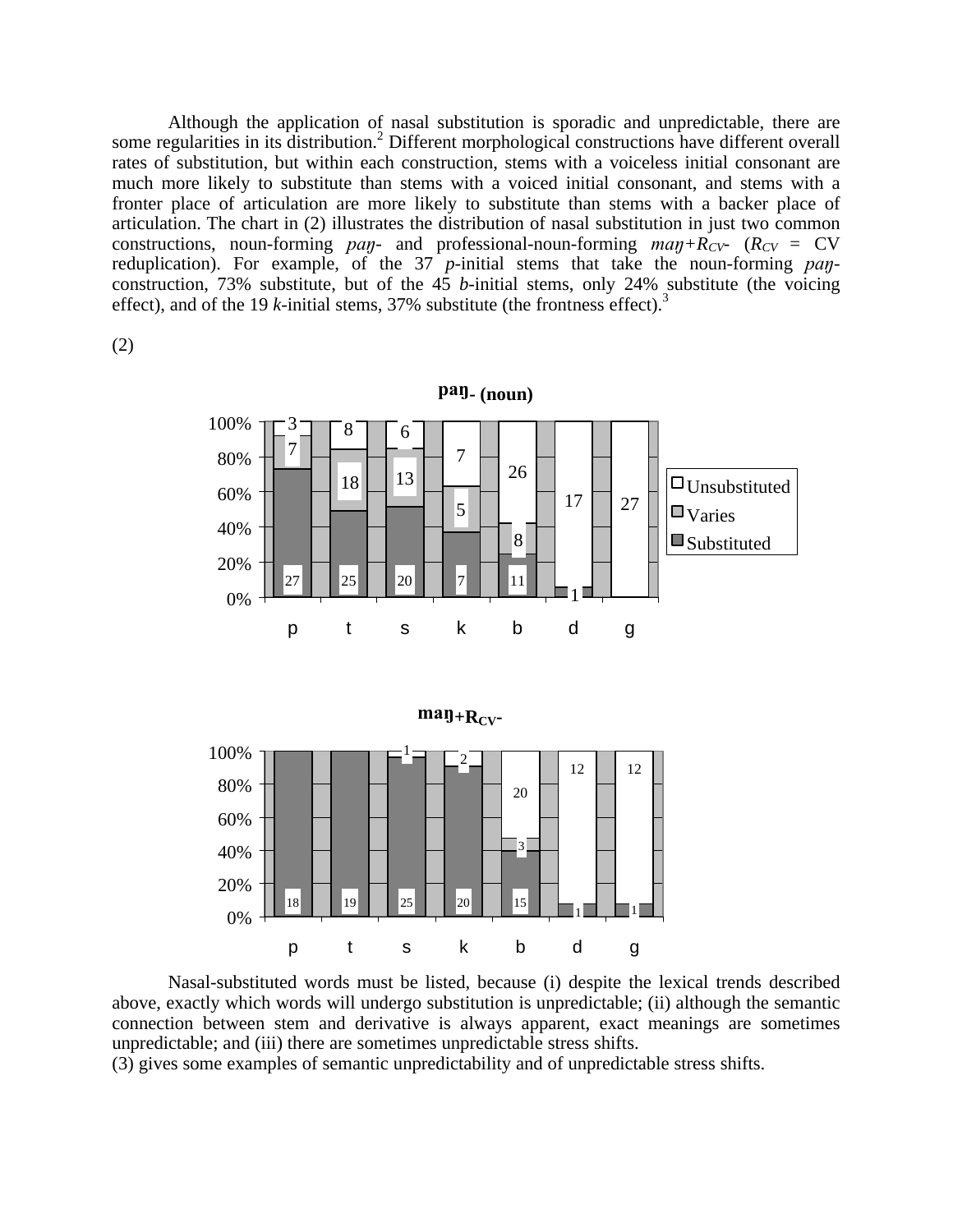| (3) | si <sup>7</sup> il | 'oppressed by a ruler' | ma-ni?il      | to strangle to death' |
|-----|--------------------|------------------------|---------------|-----------------------|
|     | balîk              | 'return'               | pa-malik      | 'hand rudder'         |
|     | tahi?              | 'sewing'               | ma:-na-ná:hi? | 'seamstress'          |
|     | tú:big             | 'water'                | ma-nubiq      | 'to urinate'          |

### *2.2 An experiment*

I conducted an experiment aimed at answering two questions: (i) is nasal substitution productive? and (ii) are speakers sensitive to the lexical patterns within nasal substitution? Nine native speakers of Tagalog living in Los Angeles were recruited. They ranged in age from 18 to 69, and had emigrated from the Philippines 3 to 12 years earlier.

In the first task, participants were shown a series of cards, each of which had a crude illustration of person performing a farming or craft activity, with two sentences printed at the top. The sentences were designed as a "wug"-test (Berko 1958) for the  $map + R_{CV}$ - construction, which forms professional and habitual nouns (similarly to English *–er*). Participants had to produce the  $map + R_{CV}$  form of a novel stem, deciding whether or not to perform nasal substitution. In the example shown in

(4), the novel root is *bugnat*, presented in a construction ( $paq + R_{CV}$ ) that does not permit substitution. To fill in the blank, the participant would probably choose one of *man-bubugnát* (no substitution, no assimilation), *mam-bu-bugnát* (assimilation only), or *ma-mumugnát* (substitution).

(4) Pagbubugnát ang trabaho niya. Siya ay \_\_\_\_\_\_\_\_\_\_\_\_\_\_\_\_. to-bugnat (topic) job his/her he/she (inversion) His/her job is to *bugnat*. He/she is a \_\_\_\_\_\_\_\_\_\_\_\_.

Participants in Group A (4 participants) were given some real roots mixed in with the novel roots, and were told that many of the words were rare and that if they didn't know a word or its  $map + R_{CV}$  form, they should just guess. Participants in Group B (5 participants), were given only novel words after the training items, and were told that the words were made-up and there were no right or wrong answers.

Substitution rates, shown in (5), were much lower than the rates in the lexicon for  $map+R_{CV}$ , but were higher than zero. In other words, nasal substitution was neither very productive nor completely unproductive for this construction.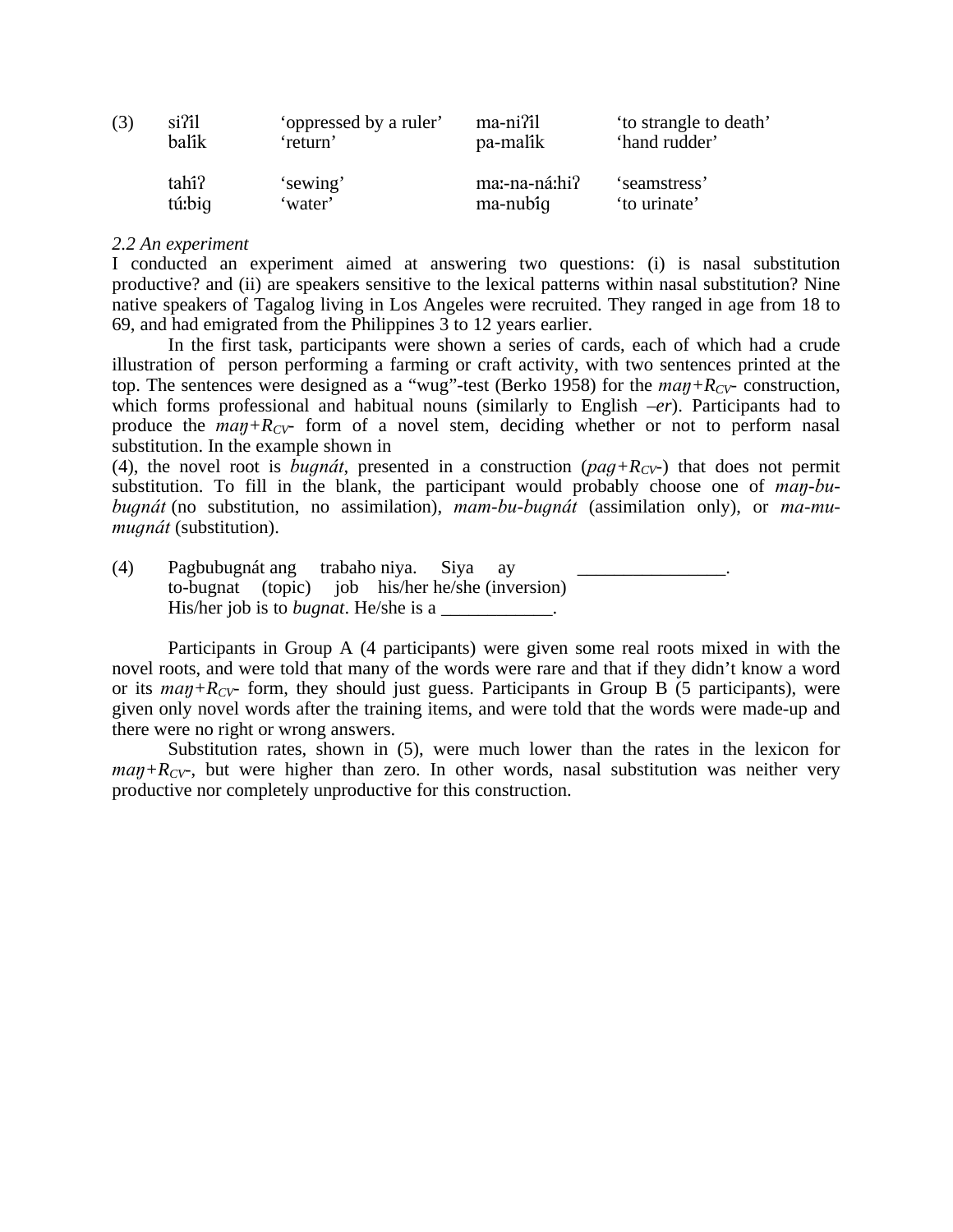



The second experimental task was designed to determine if participants were sensitive to the patterns of voicing and place of articulation seen in nasal substitution. Task II was administered immediately after Task I: starting with four novel-word practice items, each participant was given cards with the same illustrations and the same sentences as in Task I, but this time with the blanks filled in, as shown in (6). Each root was presented twice (but not consecutively; order was randomized), once substituted and once unsubstituted. The participant read the stimulus aloud, then rated it from 1 (bad) to 10 (good).

(6) Kung pagbubugnát ang trabaho niya, siya ay mamumugnát/mambubugnát.

(7) shows the average for each segment of the rating given to a substituted stimulus minus the rating given to the corresponding unsubstituted stimulus (error bars indicate 95% confidence interval). A positive number means that over all, participants rated the substituted stimulus higher; a negative number means that over all, participants rated the unsubstituted stimulus higher.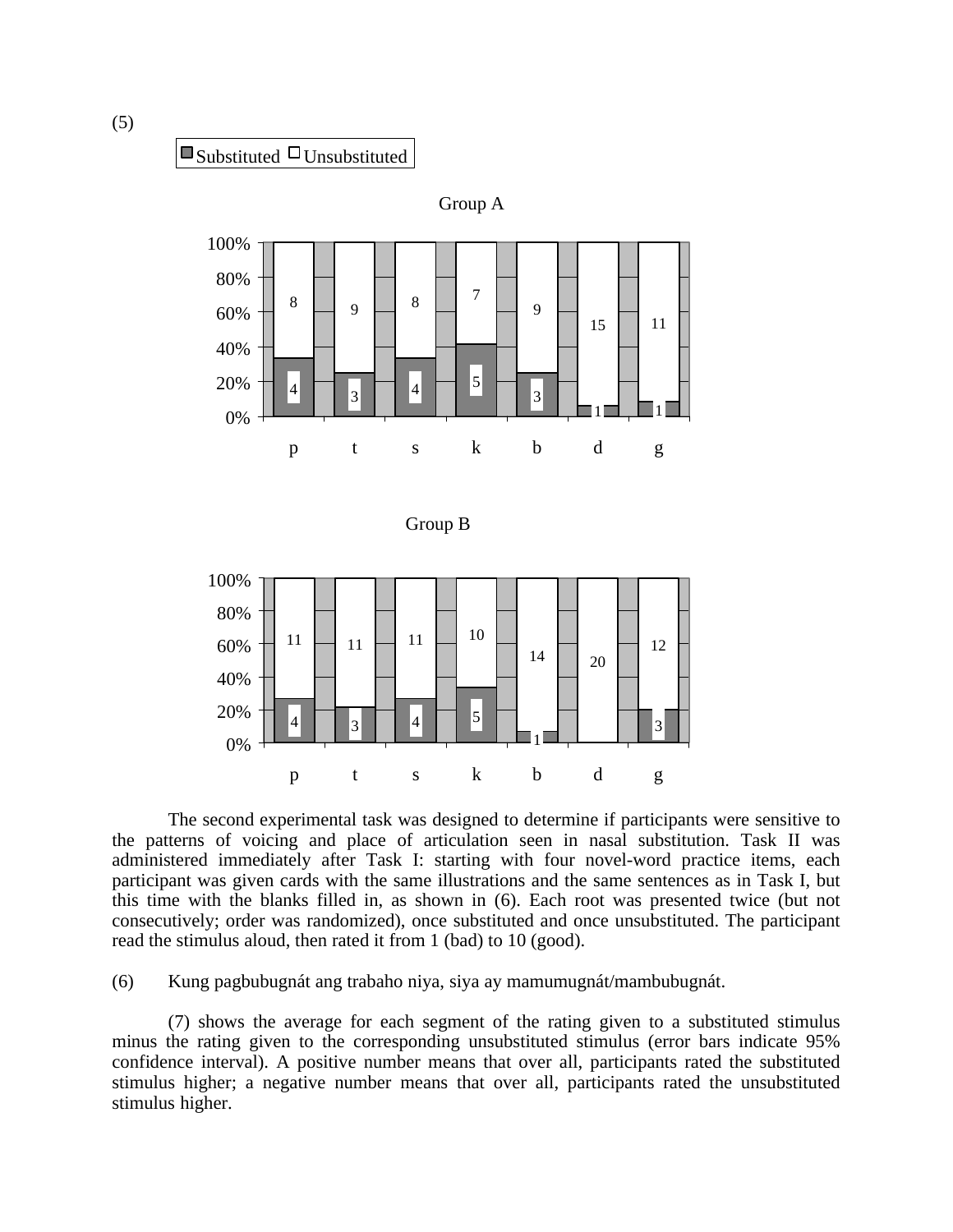

The positive numbers for voiceless-initial roots and negative numbers for voiced-initial roots mean that over all, participants tended to prefer the substituted stimuli for voiceless-initial roots and tended to prefer the unsubstituted stimuli for the voiced-initial roots, reflecting the voicing effect. And, except for the unexpectedly low ratings for *p*, acceptability judgments also suggest sensitivity to the frontness effect.

#### *2.3 The model*

The experimental results suggest that nasal substitution and its patterns should be modeled in the grammar, despite the necessity for listing nasal-substituted words. The basic model that I will propose involves high-ranking input-output correspondence constraints that cause established words to be pronounced as listed, with lower-ranked markedness constraints that come into play when no listed form is available (as in a novel word). The relevant constraints are listed in (8)

| (8) | <b>NASSUB</b>    | A prefix-final nasal and a stem-initial obstruent must coalesce. <sup>4</sup>                                                             |  |  |  |  |
|-----|------------------|-------------------------------------------------------------------------------------------------------------------------------------------|--|--|--|--|
|     | $*NT$            | A sequence of a nasal and a voiceless obstruent is forbidden. <sup>5</sup>                                                                |  |  |  |  |
|     |                  | This constraint requires nasal substitution in voiceless-initial stems.                                                                   |  |  |  |  |
|     |                  | $*$ [n, $*$ [n, $*$ [m Root-initial $\eta$ (n, m) is forbidden. <sup>6</sup>                                                              |  |  |  |  |
|     |                  | One of these constraints is violated when nasal substitution occurs, since                                                                |  |  |  |  |
|     |                  | the coalesced nasal is root-initial (as well as prefix-final).                                                                            |  |  |  |  |
|     | LINEARITY        | Coalescence or splitting <sup>7</sup> is forbidden.                                                                                       |  |  |  |  |
|     |                  | This constraint is violated by nasal substitution. <sup>8</sup>                                                                           |  |  |  |  |
|     | <b>ENTRYLIN</b>  | Coalescence or splitting is forbidden within a lexical entry.                                                                             |  |  |  |  |
|     | CORR-OO          | Shorthand for IDENT-OO[SONORANT] and IDENT-OO[VOICE], where the<br>correspondent output is the bare stem or any other unsubstituted form. |  |  |  |  |
|     | <b>USELISTED</b> | Use as input a single lexical entry that has all the morphosyntactic and<br>semantic properties of the utterance intent (see below).      |  |  |  |  |

I'm using a slightly different conception of *input* here than is standard: I assume that the real "input" to the tableau is the speaker's intent—that is, the morphosyntactic and semantic features that she wishes to express. Each candidate consists of an input-output pair. High-ranking constraints (not illustrated in the tableaux here) require that candidates' inputs have features that match the intent closely, but the inputs need not be the same for every candidate within a tableau. For example, if a speaker's intent is (roughly) 'to distribute (Actor Focus)' and she has a lexical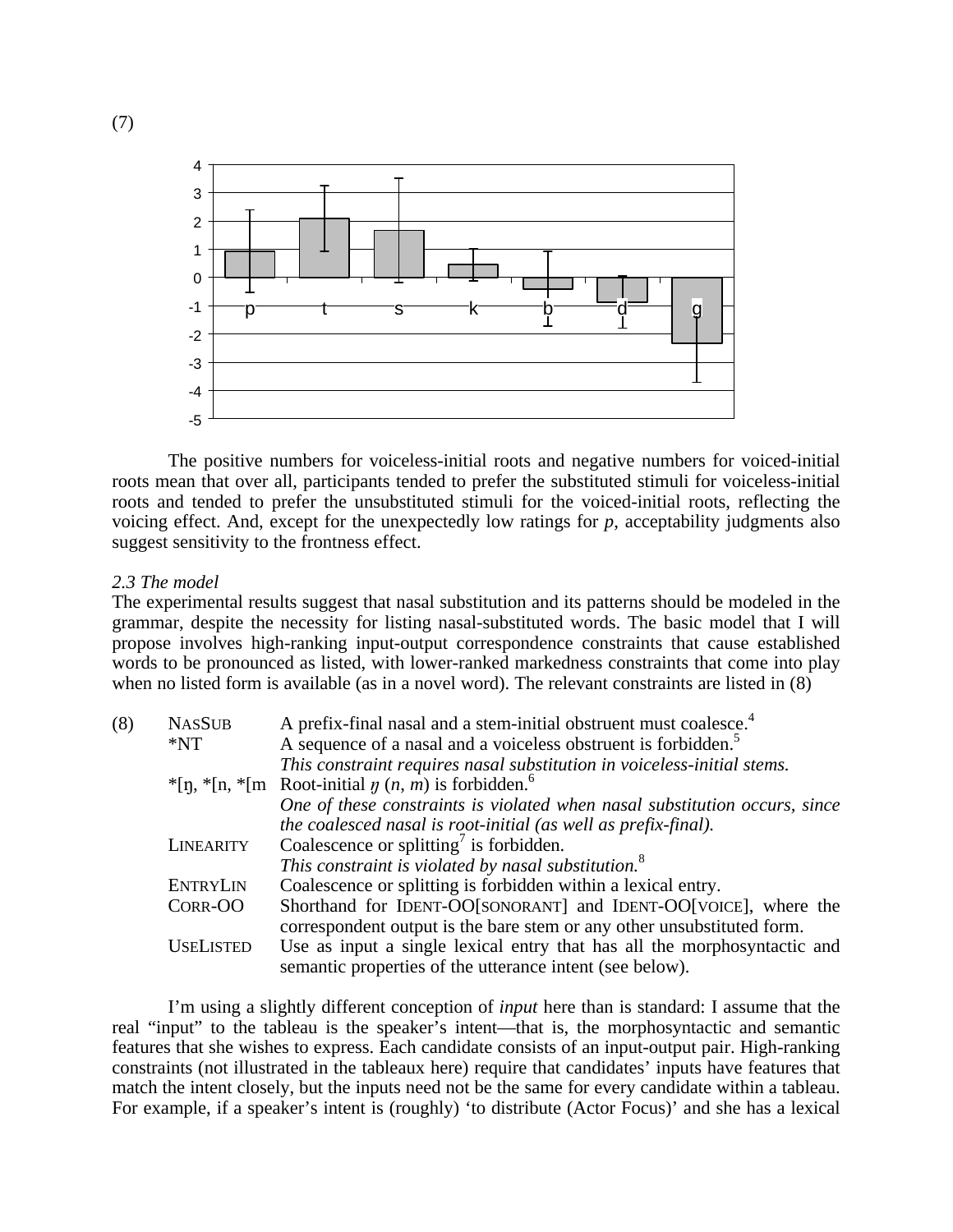entry */mamigáj/*, both */mamigáj/* and */man+bigáj/* would be possible inputs. USELISTED favors candidates with */mamigaj*/ as their input. But for a novel stem, such as *bugnat*, there is no single lexical entry expressing the intent 'to *bugnat*', and so all candidates will violate USELISTED. LINEARITY is violated whenever nasal substitution occurs. ENTRYLIN, however, can be violated only in candidates where the input is a single lexical entry (such as hypothetical */mampigaj*/ $\circledR$  $[manpiq4]$ ).

When Boersma's (1997) Gradual Learning Algorithm is applied to a mini-lexicon of Tagalog which exhibits the voicing and frontness effects, the typical grammar learned is that in  $(9)$ . The grammar depicted in  $(9)$  is a stochastic grammar: each constraint has a ranking value (the center of each curve) along an arbitrary scale; in any given utterance, each constraint's ranking value is perturbed by a noise factor, generating a number that tends to be close to the ranking value (the numbers assigned to a constraint are normally distributed about the ranking value, as shown in (9)). The constraints are then ranked according to these numbers. The rankings that are generated vary, but within practical limits. For example, given the ranking values in (9), ENTRYLIN will outrank USELISTED 26% of the time, but \*[m will outrank ENTRYLIN only 0. 000075% of the time.



So, in utterances where there is an appropriate listed word, the high rankings of USELISTED and ENTRYLIN ensure that it will almost certainly be faithfully parsed:  $10^{\circ}$ 

| 'to distribute'-AF                         | USELISTED | <b>ENTRYLIN</b> | <b>Other Constraints</b> |
|--------------------------------------------|-----------|-----------------|--------------------------|
| /mamigáj/ $\rightarrow$ [mamigáj]<br>œ     |           |                 | $\cdots$                 |
| $/$ mamigáj $/$ $\rightarrow$ [mambigáj]   |           | ∗∣              | $\cdots$                 |
| $/$ man+bigáj $/$ $\rightarrow$ [mambigáj] | $*$       |                 | $\cdots$                 |
| $/$ man+bigáj $/$ $\rightarrow$ [mamigáj]  | $*$       |                 | $\cdots$                 |

In forming novel potentially nasal-substituted words, however, all candidates violate USELISTED and satisfy ENTRYLIN, so lower-ranked constraints decide. CORR-OO and LINEARITY tend to suppress nasal substitution, but given the grammar in (9), they can be outranked by other constraints that promote substitution. For example, the ranking shown below would produce nasal substitution for the novel stem *bugnat*, because NASSUB outranks LINEARITY, CORR-OO, and \*[m. The probability of such a ranking is about 0.26%:

(9)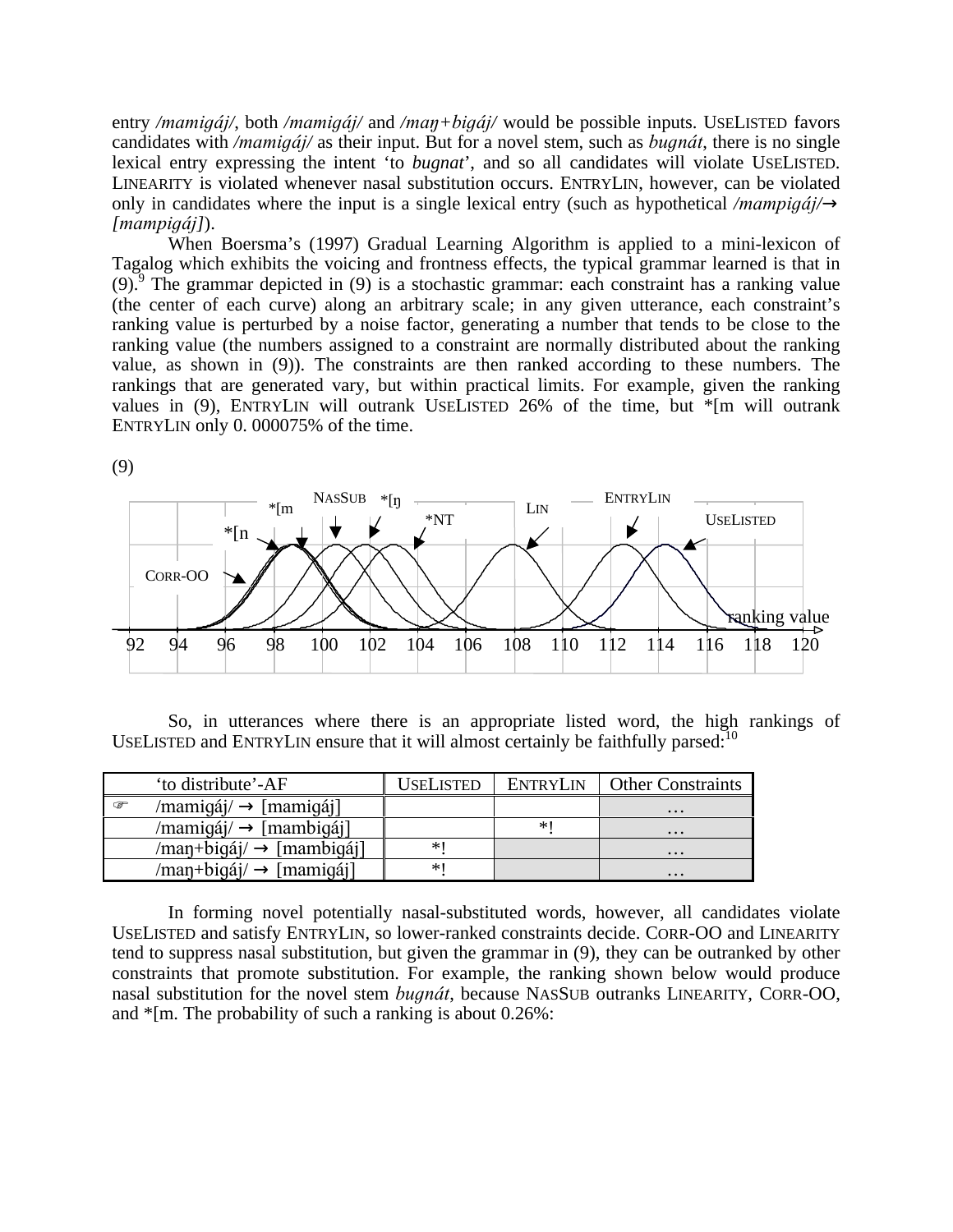| 'to bugnat'-AF                                                   | Use    | <b>ENTRY</b> | $*$ [ŋ | $*NT$ | $*$ [n | <b>NAS</b> | LINEARITY | CORR-          | $*$ [m] |
|------------------------------------------------------------------|--------|--------------|--------|-------|--------|------------|-----------|----------------|---------|
|                                                                  | Listed | ĹIN          |        |       |        | <b>SUB</b> |           | O <sub>O</sub> |         |
| $/$ man+bugnát $/$ $\rightarrow$<br>$\circledcirc$<br>[mamugnát] | *      |              |        |       |        |            | $\ast$    | ∗              | ∗       |
| /man+bugnát/ $\rightarrow$<br>[mambugnát]                        | $*$    |              |        |       |        | *∣         |           |                |         |

# *2.3.1 The evolution of the lexicon*

The probability of nasal substitution is not the same for all novel words. It is much higher on voiceless-initial stems, because a voiceless-initial stem substitutes if *either* NASSUB *or* \*NT outranks LINEARITY, CORR-OO, and the relevant \*[NASAL constraint. For example, the probability of a ranking that would produce substitution on a new *p*-initial stem is about 3.5% (compared to 0.26% for a *b*-initial stem). And the ranking of the \*[NASAL constraints in (9) means that fronter places of articulation tend to substitute more often than backer places: for *b* to substitute, NASSUB must outrank  $\ast$ [m (as well as LINEARITY and CORR-OO), but for *g* to substitute, NASSUB must outrank  $\pi$ [n. since  $\pi$ [m tends to be ranked lower than  $\pi$ [n does, it is more likely that NASSUB will outrank  $*$ [m than that it will outrank  $*$ [n]. For example, compare the 3.5% probability of substituting a *p*-initial stem to the probability of substituting a *k*-initial stem, which is about  $2.6\%$ .<sup>11</sup>

Zuraw (in progress) gives a computational model of speaker-hearer interaction in the speech community in which these differences in rate of substitution are the seed for differences in the rates at which new words come to be listed in the lexicon as substituted. A key element of the model is the notion of *gradient listedness*: a lexical entry does not change instantaneously from being nonexistent to being fully available. Rather, its listedness is a function of how many times it has been heard—see the interesting effect found by Frisch (1999) in wordlikeness judgments of novel words: stimuli that had been heard twice were judged more wordlike than stimuli that had been heard just once. Listedness determines the probability that a lexical entry will be available in any given utterance. Thus, if */mamugnat/* is only partly listed, sometimes it will be available as an input, and USELISTED will require that it will be used, but sometimes it will not be available, and lower-ranked constraints will decide whether the only available input,  $/$ *man* $+$ *bugnát* $/$ , undergoes substitution or not. This probabilistic availability of lexical entries means that a word's fate (to be substituted or not) is not sealed by the first speaker who coins it. Rather, the word's behavior starts out highly variable, and gradually becomes stable throughout the speech community. $12$ 

The model predicts that existing patterns in the lexicon should be perpetuated in new words. Although rates of nasal substitution in Spanish and English loanwords are still too low to determine whether the voicing and place effects are being perpetuated (and there are too few loan stems with established derived forms) the data on loanwords in another case—Tagalog vowel raising—suggest that there, low-ranking constraints are indeed shaping the incorporation of new derived words into the lexicon.

# **3. Conclusion**

The general model presented here of exceptions in the derived lexicon is that lexical entries, when they exist, prevail; but, low-ranking constraints assert themselves when there is no lexical entry, or when an incompletely listed entry fails, by chance to be available. In cases like nasal substitution and vowel raising in Tagalog, bare stem forms are "primary" in the sense that they are more frequent, and loanwords usually occur in stem form for some time before derived forms develop. This means that low-ranked constraints will have the opportunity to determine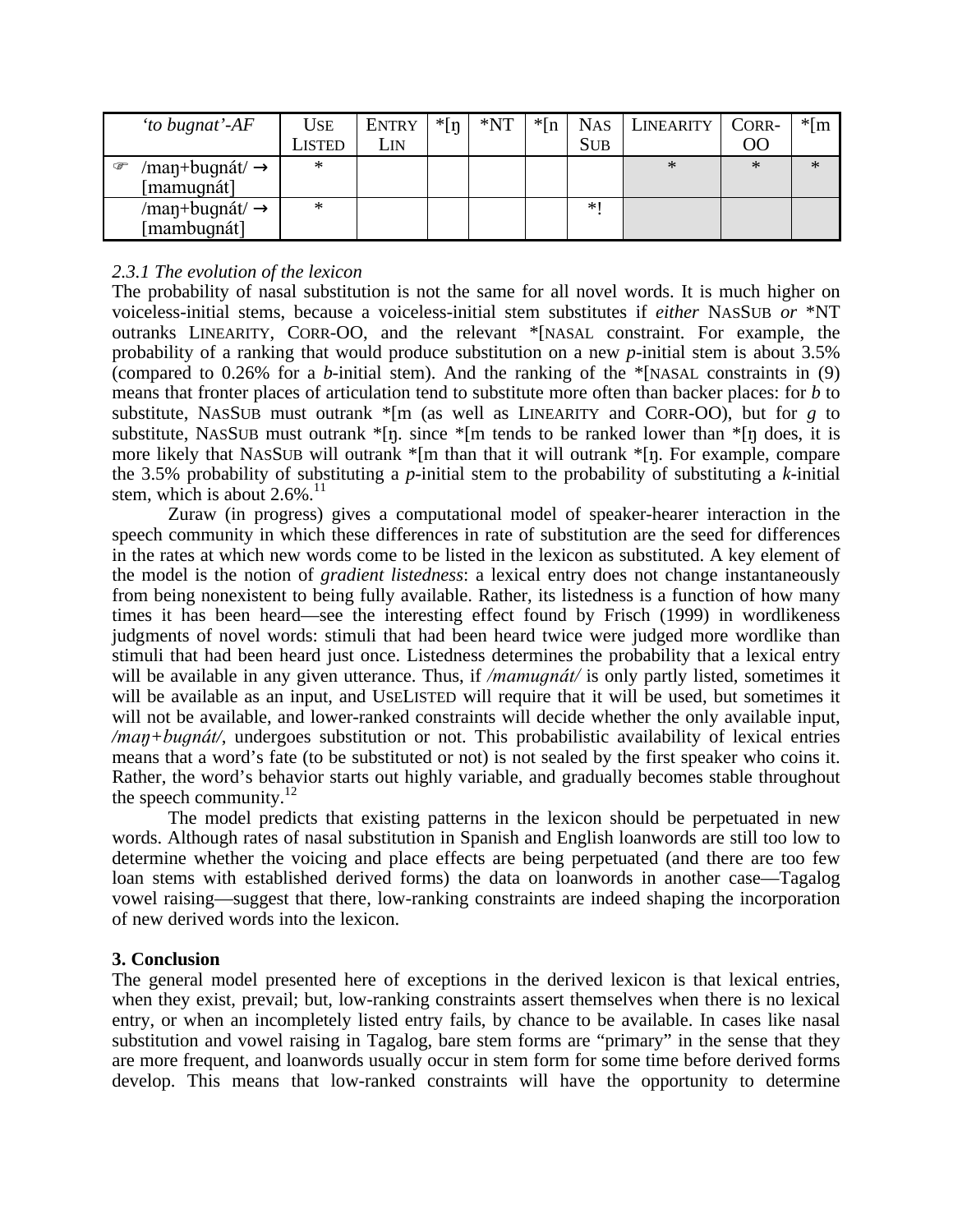outcomes more often in the derived lexicon than in bare roots or stems, and that the derived lexicon is the place to look for the effects of low-ranking constraints.

When a novel word is derived, CORR-OO and CORR-IO constraints discourage radical change from the stem form, which means that derived forms of newer loanword stems are less likely to alternate, and that low-frequency words are less likely to undergo derivational phonology. But, if a derived word is used often enough for a new lexical entry or allomorph to be created, the likelihood that that new entry or allomorph will differ from the stem reflects the influence of the low-ranking constraints.

# **Notes**

\* Because of space limits, this paper covers only the first half the talk it is based on. The second half of the talk applied the model to another case study, Tagalog vowel raising. For much more detail on nasal substitution, the experimental procedure and results, constraint definitions, the architecture and behavior of the model, and the vowel raising case, please see Zuraw (in progress). Comments welcome; please send them to ross@ucla.edu.

1. whether complete phoneme strings or merely a list of unpredictable properties

2. Data based on a complete count of all 1,736 obstruent-initial words with a potentially nasalsubstituting prefix from English's (1986) dictionary.

3. Newman (1985) finds an implicational hierarchy reflecting similar effects in languages where nasal substitution is predictable if the stem-initial obstruent is known: If the language substitutes *g*, it also substitutes *d*, and if a language substitutes *d*, it substitutes *b*; similarly, substitution on *b* implies substitution on *k*, which implies substitution on *t*, *s*, and *p*. Thanks to Joe Pater for pointing out this interesting finding.

4. I have considered various phonetic and prosodic motivations proposed for nasal substitution in other languages (e.g., Archangeli, Moll, and Ohno 1998's \*CC, Pater 1999's Alignment analysis of Indonesian), but they are not applicable to Tagalog. I think that Tagalog has simply inherited nasal substitution as an arbitrary alternation, and has analyzed it synchronically as driven by an arbitrary constraint.

5. See Hayes and Stivers (1996), Pater (1996).

6. These constraints are based on a pattern in the lexicon: root-initial nasals are relatively rare, with *n* and  $\eta$  rarer than  $m$ . In general, more sonorant consonants are rarer root-initially, and fronter consonants are more common root-initially than backer consonants.

7. A splitting of segments  $/m_1 / \rightarrow [m_1p_1]$  can be seen as violating LINEARITY, because in the input, 1 does not precede 1, but in the output, it does.

8. IDENT-IO[SONORANT] and IDENT-IO[VOICE] are also violated in nasal substitution.

9. The parameters of the algorithm must be set so that there is low initial plasticity. See Zuraw (in progress) for details.